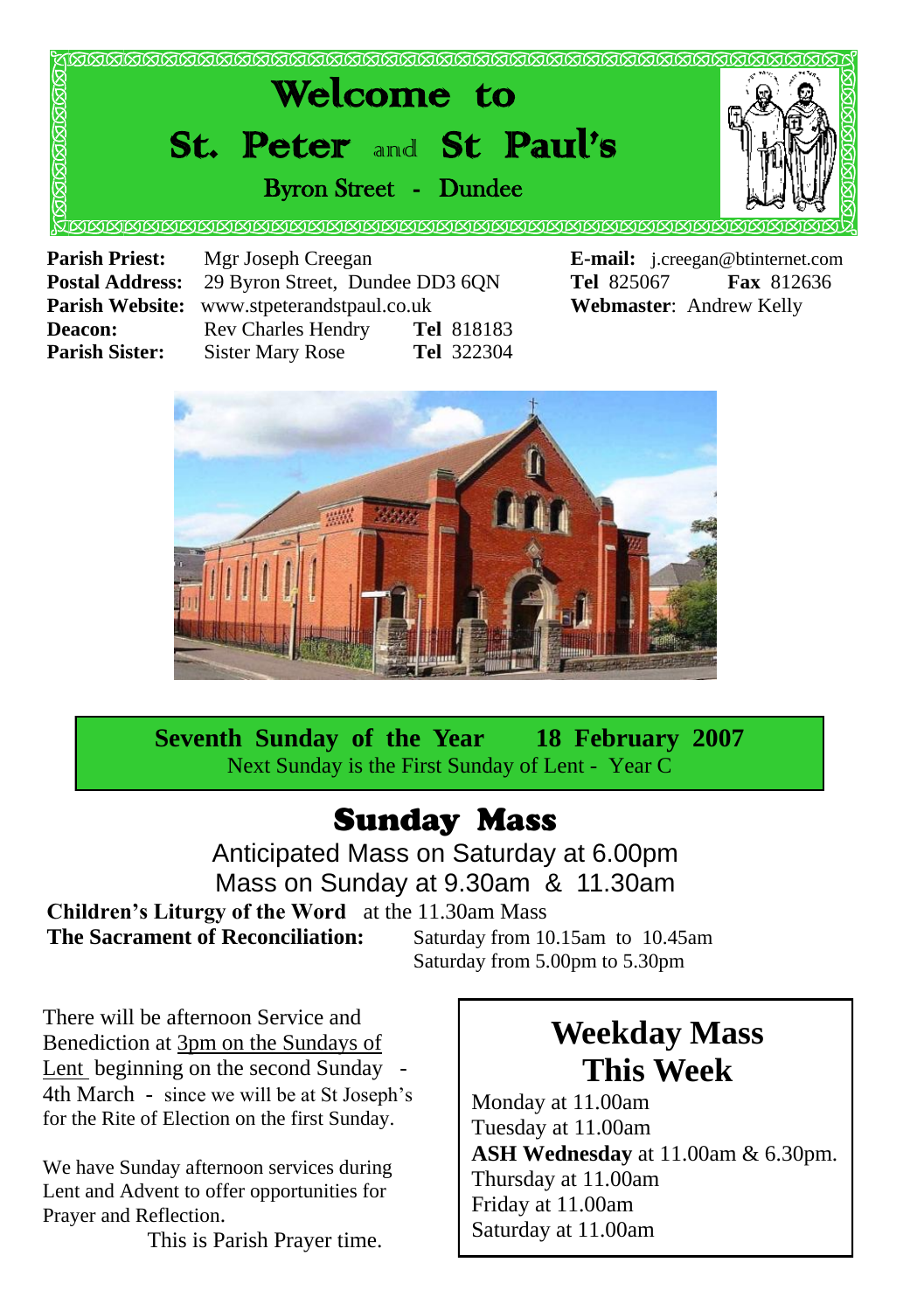## **Breath-Taking, Life-Giving Lent !**

We are coming to Lent. A few more days and Ash Wednesday will be here. But where will we be? What chance does Lent have in our modern lives, busy lives, lives with diaries which determine how we spend our days, football, sport, TV? Apart from remnants of Mardi Gras and Carnival, Lent is unknown to the wider society.

Lent is so vital in a Church like ours that if we lost it, we would quite naturally have to invent it all

over again.



Has Lent slipped away from us so quietly that we hardly noticed? In the early Church, Lent's 40 days evolved as part of a late winter/early spring cycle whose centre became the baptism of adults and children who were ready to embrace life in the body of Christ, the Church.

Lent was the time of planting for new life. That is why the Rite of Election is on the First Sunday and is hosted by the Bishop. That is why the Rite of enrolment for children is on the First Sunday of Lent (although I noticed that in one Dundee parish this happened last Sunday and the people probably never even noticed the significance thus Lent is gradually eroded). Each year I choose one thing to make my focus for Lent and I share this with you. The source of the Ready share The source of the source of the source of the source of the source of the source of the source of the source

Church's energy is the Word of God. You could make these six weeks a time of reading the word of God at home. Just 15 minutes a day, reading some of the wonderful stories of the Old Testament. Especially if you have never read it before, read about Jonah and how his meeting with God changed his life. Or read about Job who had everything, lost it all, found God and found everything again. Of course you could read one of the Gospels or a letter of the New Testament.

And if you still think Lent is about giving up something, you will find a sacrifice in the time given over to read the Word of God.

#### **RITE OF ELECTION**

Those who are to be received into the Church in their parishes at Easter will gather in St. Joseph's Church, Dundee for a special Service, The Rite of Election, on Sunday 25th February, the First Sunday of Lent, at 3.00pm. [It takes place in St Joseph's this year because the Cathedral is closed for the installation of a new heating system] In this Liturgy of the Word, not Mass, they will be received by the Bishop, have their names enrolled and pointed towards the final stages of preparation for being baptised or received into the Church at Easter. Please come to St Joseph's to support those who are making this journey of Faith into the Church.



**Let us pray for** Margaret Smith, Caleb Gardiner, Audrey Soares, John Linehan, Kenny Macdonald, **who are seriously ill,**

**the sick and housebound**: Billy Lamond, Peter Devlin, Nan Brady, James Harvey, David Donnet, Chris Donoghue, Joan Robbins,

**and** Mary McAnally, Irene Kiddie, Annie Carroll, Heidi Devlin, Susan Conway, Patrick Rice, Charlie Craig, Harry Craig, James Dailly, Margaret Dailly, Ronald Mackie, Pamela Robertson, Margaret Nolan, Anne Hume, Joseph McGarry, **whose anniversaries fall at this time**.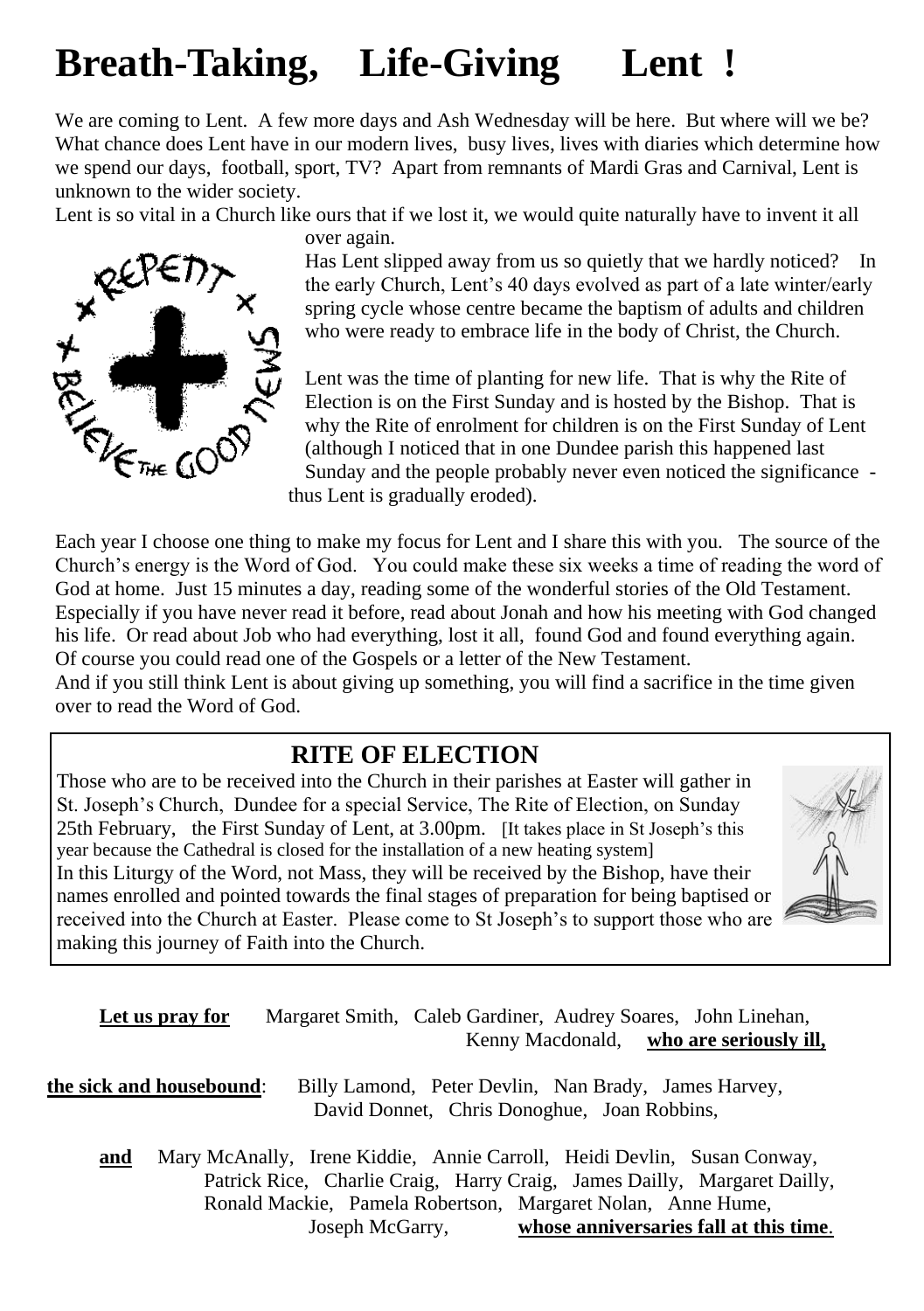#### **Wednesday is ASH WEDNESDAY**

It is a day of Fasting and Abstinence. There will be Mass on Ash Wednesday at 11.00am and 6.30pm.

### *Walk with Me* **in Lent !**

The booklets are available at the back of the church - costing 50p each.

#### **Dunkeld Diocesan Directory**

All copies were sold last week, but there are now some more at the back of the church. Cost £2.50.

*It is alleged that Ally McCoist and Bobby Lennox were once having a casual conversation about, funnily enough, football. McCoist asked Lennox how he thought the current Ibrox side, stuffed with expensive foreign players, would make out against the Lisbon Lions (for those who don't know, Celtic's European Cup-winning side of 1967). Lennox didn't think it a worthwhile comparison and refused to say. After some persuasion he finally relented and gave his opinion that the Lisbon Lions would probably lose 1-0. McCoist was quietly triumphant at this until Lennox went on to add: 'But you have to remember some of us haven't trained for 25 years'.*

Actual Answering machine messages recorded :-

 *Hello, you are talking to a machine. I am capable of receiving messages. My owners do not need sliding doors, windows or a hot tub, and their carpets are clean. They give to charity through their office and do not need their picture taken. If you're still with me, leave your name and number and they will get back to you.*

*If you are a burglar, then we're probably at home cleaning our weapons right now and can't come to the phone. Otherwise, we probably aren't home and it's safe to leave a message.*

# **SCIAF**

**for a just world** Please collect a SCIAF Lenten pack from the back of the church. In it you will find the box for Lenten offerings for the poor - the theme this year is that through this **Wee Box**, a **Big Change** can happen in



the lives of the poorest people in the world. There is also a card to be sent to the Prime Minister about the G8 - for the World cannot wait - and a bookmark: *"The earth is the Lord's and all that is in it."*

**A New Rota for Readers** is available at the back of the church. May I thank the Readers for this service to the parish.